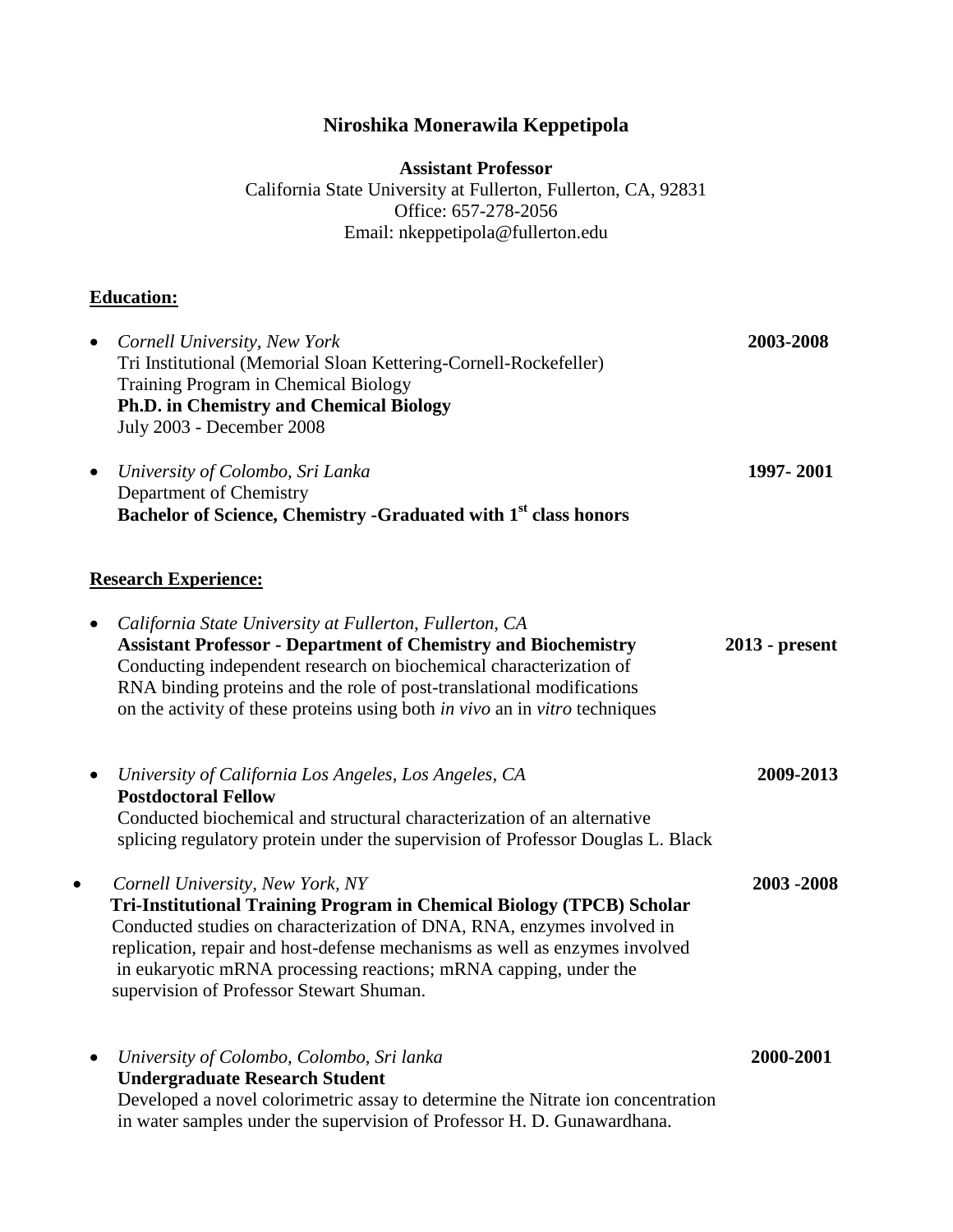## **Awards:**

| $\bullet$ | NSF-ASBMB Travel Award                                                               | 2014      |
|-----------|--------------------------------------------------------------------------------------|-----------|
| $\bullet$ | The Vincent du Vigneaud award of excellence for poster presentation,                 | 2007      |
|           | Weill-Cornell Graduate School                                                        |           |
| $\bullet$ | The Bhikaji Framji Khan gold medal for overall best performance in Chemistry,        | 2001      |
|           | University of Colombo, Sri Lanka (2001).                                             |           |
| $\bullet$ | The Professor Ramakrishna Gold medal for best performance in Inorganic Chemistry,    | 2001      |
|           | University of Colombo, Sri Lanka (2001).                                             |           |
| $\bullet$ | The Professor Pearlyn Pereira gold medal for best performance in Physical Chemistry, | 2001      |
|           | University of Colombo, Sri Lanka (2001).                                             |           |
| $\bullet$ | The Tamarasa Gold medal for best performance in Analytical Chemistry,                | 2001      |
|           | University of Colombo, Sri Lanka (2001).                                             |           |
| $\bullet$ | The Mahapola Higher Education Scholarship for performance in the                     | 1997-2001 |
|           | G. C. E. (Advanced Level) Examination, University of Colombo, Sri Lanka              |           |
| $\bullet$ | The C. L. de Silva Memorial prize for best performance in Chemistry,                 | 1999      |
|           | University of Colombo, Sri Lanka                                                     |           |

# **CSUF Undergraduate Research Student(\*) Awards:**

| • Robert Ontiveros*, 1 <sup>st</sup> Place, CSU Research Competition, Bakersfield, CA<br>Won 1 <sup>st</sup> place in the category of Biological and Agricultural Sciences | 2016 |
|----------------------------------------------------------------------------------------------------------------------------------------------------------------------------|------|
| • Robert Ontiveros*, 1 <sup>st</sup> Place, Biochemistry Session II<br>Southern California Conference for Undergraduate Research, Long Beach, CA                           | 2016 |

## **Grants:**

## **Funded**

| CSUF Research, Scholarship, and Creative Activity (RCSA)                                                                                                   | 2015 |
|------------------------------------------------------------------------------------------------------------------------------------------------------------|------|
| Incentive Grant $(\$10,000)$                                                                                                                               |      |
| CSU program for Education and Research in Biotechnology (CSUPERB),<br>Faculty-Student Collaborative Research- New Investigator Grant Program<br>(\$15,000) | 2014 |
| Ruth L. Kirschstein National Research Service Award (NRSA)<br>$(2010 - 2011; $47606, 2011 - 2012; $50,474)$                                                | 2009 |
| NIH training grant from the Training Program in Neural Repair at UCLA<br>$(\$36.996)$                                                                      | 2009 |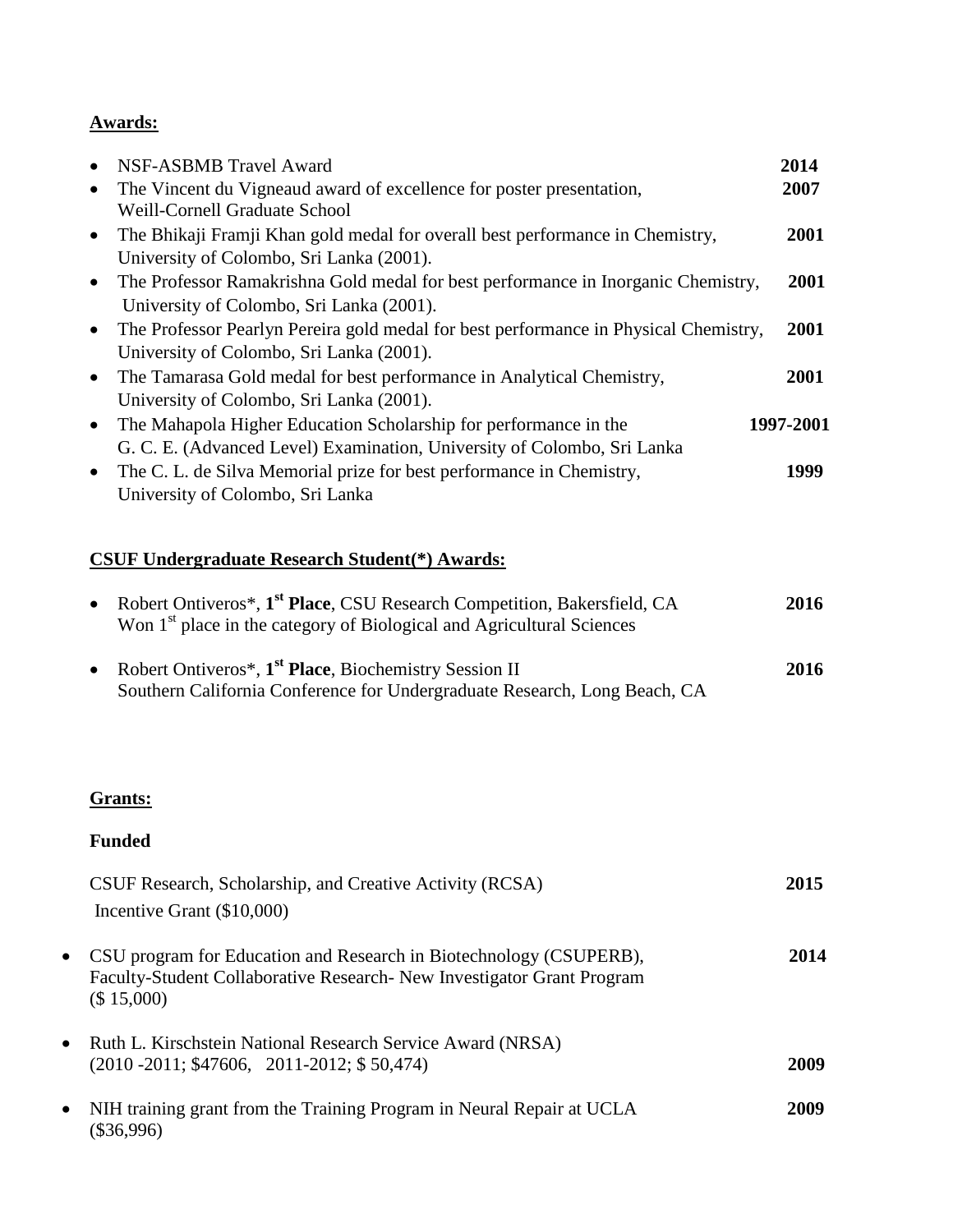#### **Peer- Reviewed Publications:**

- 1. **Keppetipola** NM, Yeom KH, Hernandez AL, **Bui T\***, Sharma S, Black DL (2016) ["Multiple](http://www.ncbi.nlm.nih.gov/pubmed/27288314)  [determinants of splicing repression activity in the](http://www.ncbi.nlm.nih.gov/pubmed/27288314) polypyrimidine tract binding proteins, PTBP1 [and PTBP2.](http://www.ncbi.nlm.nih.gov/pubmed/27288314) RNA 22(8):1172-80 **\*CSUF student coauthor**
- 2. **Keppetipola N**, Sharma S, Li Q, and Black DL. (2012) "Neuronal regulation of Pre-mRNA Splicing by Polypyrimidine Tract Binding Proteins, PTBP1 and PTBP2" Crit Rev Biochem Mol Biol. 47(4):360-78.
- 3. **Keppetipola N**, Jain R, Meineke B, Diver M, and Shuman S. (2009) ["Structure-activity](http://www.ncbi.nlm.nih.gov/pubmed/19383764?ordinalpos=1&itool=EntrezSystem2.PEntrez.Pubmed.Pubmed_ResultsPanel.Pubmed_DefaultReportPanel.Pubmed_RVDocSum)  [relationships in Kluyveromyces lactis gamma-toxin, a eukaryal tRNA anticodon nuclease."](http://www.ncbi.nlm.nih.gov/pubmed/19383764?ordinalpos=1&itool=EntrezSystem2.PEntrez.Pubmed.Pubmed_ResultsPanel.Pubmed_DefaultReportPanel.Pubmed_RVDocSum) RNA 15, 1036-44.
- 4. **Keppetipola N**, and Shuman S. (2008) "A phosphate-binding histidine of binuclear metallophosphodiesterase enzymes is a determinant of 2',3' cyclic nucleotide phosphodiesterase activity" J. Biol. Chem. 283, 30942-9.
- 5. **Keppetipola N**, and Shuman S. (2007) "Characterization of the 2', 3' cyclic phosphodiesterase activities of Clostridium thermocellum polynucleotide kinase-phosphatase and bacteriophage lambda phosphatase" Nucleic Acids Res. 35, 7721-32.
- 6. **Keppetipola N**, Nandakumar J, and Shuman S. (2007) "Reprogramming the end healing pathway of a bacterial RNA repair enzyme." Nucleic Acids. Res.35, 3624-3630.
- 7. **Keppetipola N**, Jain R, and Shuman S. (2007) "Novel triphosphate phosphohydrolase activity of Clostridium thermocellum TTM, a member of the triphosphate tunnel metalloenzyme superfamily" J. Biol. Chem. 282, 11941-9.
- 8. **Keppetipola N**, and Shuman S. (2006) "Distinct enzymic functional groups are required for the phosphomonoesterase and phosphodiesterase activities of Clostridium thermocellum polynucleotide kinase-phosphatase." J. Biol. Chem. 281, 19251-19259.
- 9. **Keppetipola N**, and Shuman S. (2006) "Mechanism of the phosphatase component of Clostridium thermocellum polynucleotide kinase-phosphatase." RNA 12, 73-82.
- 10. **Keppetipola N**, and Shuman S. (2005) "Characterization of a thermophilic ATP-dependent DNA ligase from the euryarchaeon Pyrococcus horikoshii.." J. Bacteriol. 187, 6902-8.
- 11. **Keppetipola N**, and Gunawardhana H. D. (2001) "Development of a New Colorimetric Method to Determine Nitrate" published in the proceedings of the 58<sup>th</sup> SLAAS (Sri Lanka Association for the Advancement of Science) annual sessions.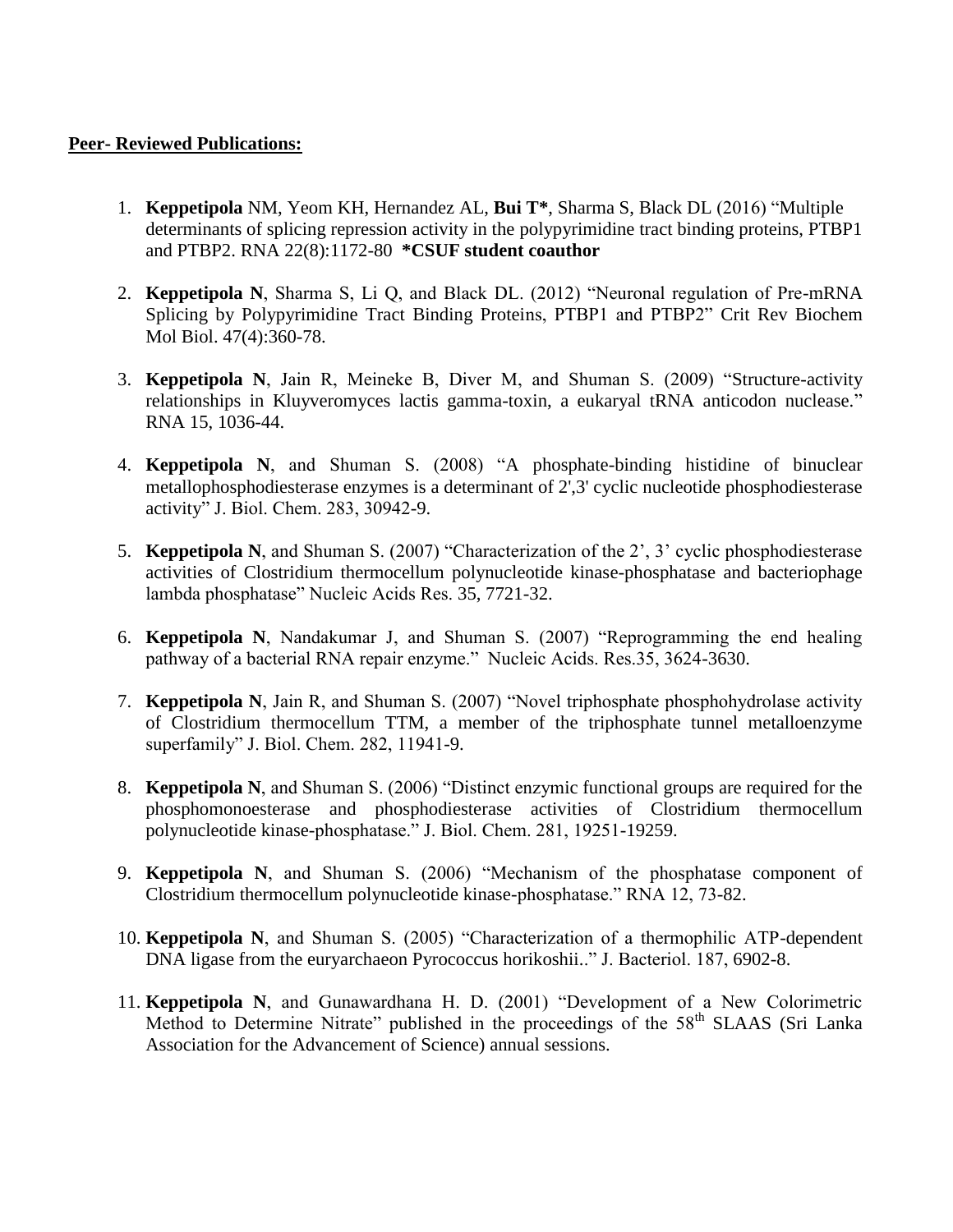|  |  |  |  |  |  |  | <b>National and Regional Conferences Attended and Presentations</b> |
|--|--|--|--|--|--|--|---------------------------------------------------------------------|
|--|--|--|--|--|--|--|---------------------------------------------------------------------|

| 2015 |
|------|
|      |
| 2014 |
| 2014 |
|      |
| 2016 |
| 2016 |
| 2016 |
| 2014 |
| 2012 |
| 2010 |
| 2007 |
|      |

#### **Invited Seminars**

| <b>CSU San Bernardino, CA</b>                                                     | 2016 |
|-----------------------------------------------------------------------------------|------|
| Seminar title "Understanding how two Related RNA Binding Proteins Exert Different |      |
| Splicing Outcomes"                                                                |      |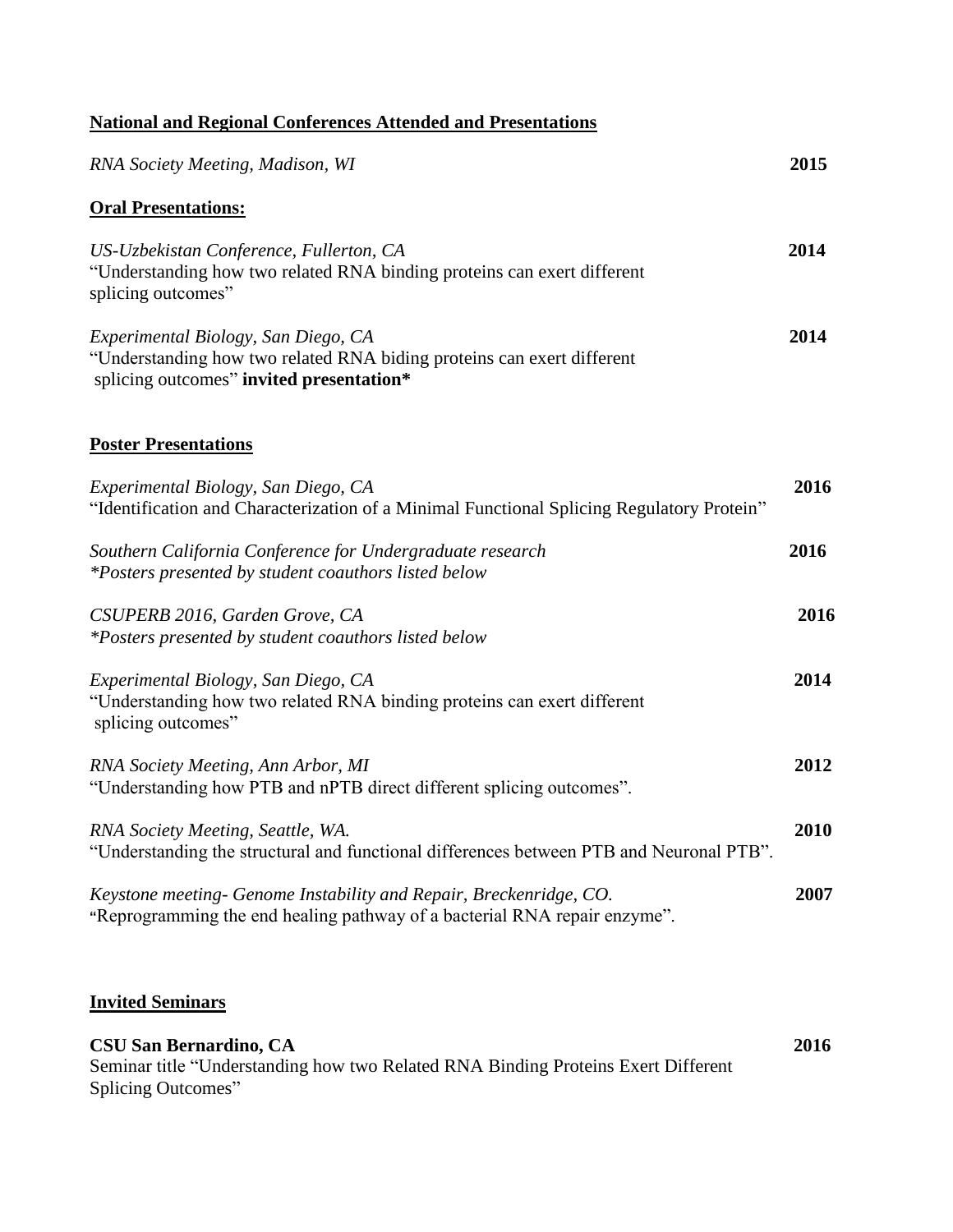| University of Colombo, Sri Lanka<br>Seminar title "The Role of Post-Translational Modifications on the Splicing Activity of<br>the Polypyrimidine Tract Binding Protein"                                                                                                      | 2016 |
|-------------------------------------------------------------------------------------------------------------------------------------------------------------------------------------------------------------------------------------------------------------------------------|------|
| <b>CSUF Student (*) Oral Presentations at Regional Conferences:</b>                                                                                                                                                                                                           |      |
| CSU Research Competition, Bakersfield, CA<br>"Identification and Characterization of a Minimal Functional<br>Splicing Regulatory Protein" Jordan Ontiveros* and Niroshika Keppetipola<br>Won 1 <sup>st</sup> place in the category of Biological and Agricultural Sciences    | 2016 |
| Southern California Conference for Undergraduate Research, Long Beach, CA<br>"Identification and Characterization of a Minimal Functional<br>Splicing Regulatory Protein" Jordan Ontiveros* and Niroshika Keppetipola<br>Won 1 <sup>st</sup> place in Biochemistry Session II | 2016 |
| <b>Student (*) Poster Presentations and National and Regional Conferences:</b>                                                                                                                                                                                                |      |
| Southern California Conference for Undergraduate Research, Riverside, CA<br>"Identification and Characterization of PTMs in Related RNA Binding Proteins"<br>Janice Reynaga* and Niroshika Keppetipola                                                                        | 2016 |
| CSU-UCLA Grad Fair and Summer Symposium<br>"Identification and Characterization of a Minimal Functional<br>Splicing Regulatory Protein" Jordan Ontiveros* and Niroshika Keppetipola                                                                                           | 2016 |
| Southern California Conference for Undergraduate Research, Long Beach, CA<br>"Exploring the Kinetic and Inhibitory Properties of West Nile Virus<br>NS2B-NS3 Protease" Jennifer Chau*, Edwardo Gonzalez*, Bianca Espinoza*<br>Nicholas Salzameda and Niroshika Keppetipola    | 2016 |
| Southern California Conference for Undergraduate Research, Long Beach, CA<br>"Cloning an N-terminal Deletion Mutant of Polypyrimidine Tract Binding<br>Protein 1" Arhcana Shankar*, Jordan Ontiveros* and Niroshika Keppetipola                                               | 2016 |
| Experimental Biology, San Diego, CA<br>"Identification and Characterization of a Minimal Functional<br>Splicing Regulatory Protein" Jordan Ontiveros*, Justin Doan*, and Niroshika Keppetipola                                                                                | 2016 |
| CSU Annual Biotechnology Symposium, Garden Grove, CA<br>"Identification and Characterization of a Minimal Functional Splicing<br>Regulatory Protein" Jordan Ontiveros* Justin Doan * and Niroshika Keppetipola                                                                | 2016 |
| CSU Annual Biotechnology Symposium, Garden Grove, CA<br>"Understanding the Role of Post-Translational Modifications in PTBP1 Splicing Activity"<br>Justin Doan *, Tessa Bui*, Eric Adams and Niroshika Keppetipola                                                            | 2016 |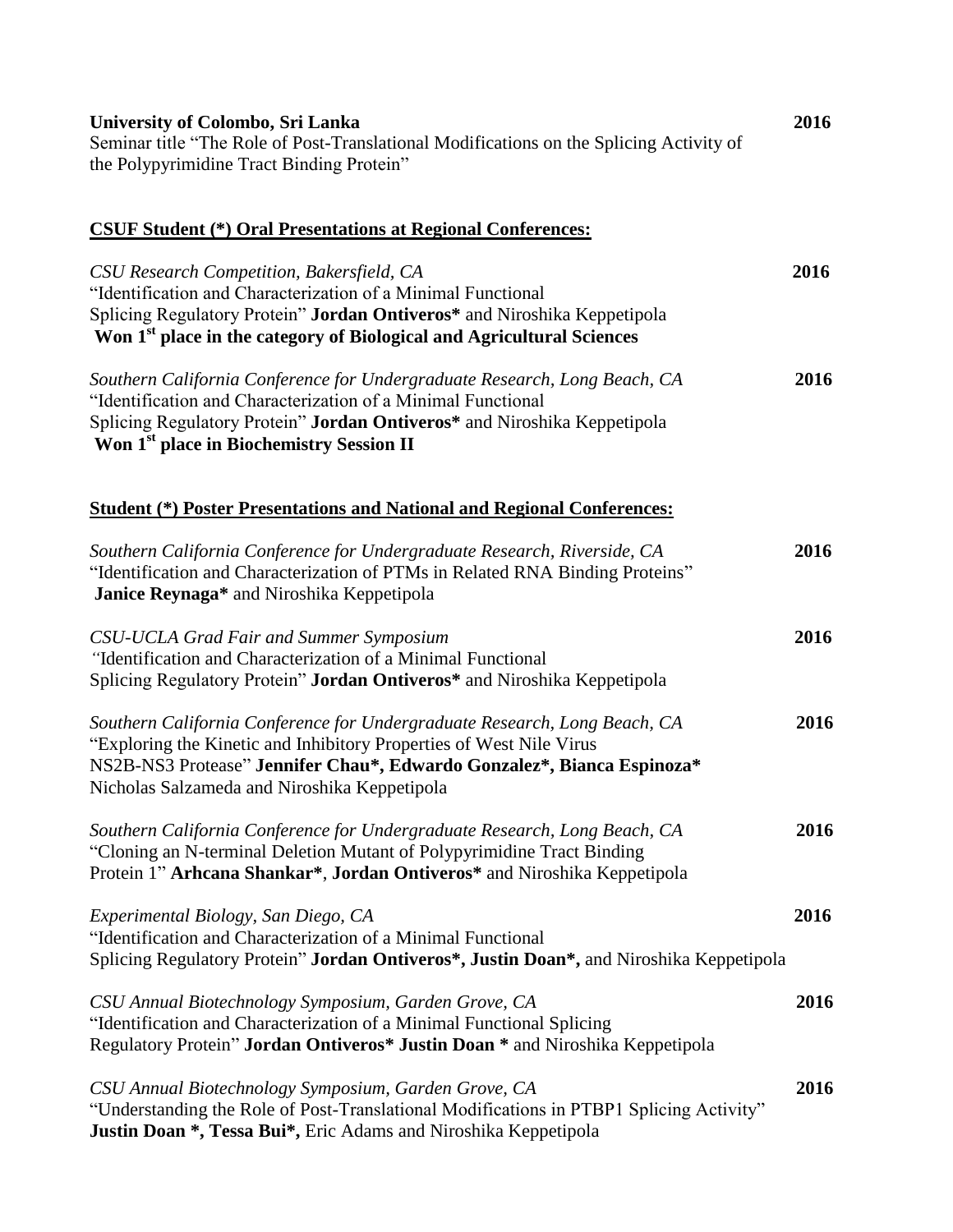| Southern California Conference for Undergraduate Research<br>"Characterization of a Neuronal Splicing Regulatory Protein-<br>Polypyrimidine Tract Binding Protein 2 (PTBP2)" Yarexy Bello*<br>Rasmey Thach*, Edwardo Gonzalez* and Niroshika Keppetipola | 2014 |
|----------------------------------------------------------------------------------------------------------------------------------------------------------------------------------------------------------------------------------------------------------|------|
| Southern California Conference for Undergraduate Research<br>"Role of Post-Translational Modifications in the Splicing Activity of<br>Polypyrimidine Tract Binding Protein 1" Tessa Bui*,<br>Alfonso Ramirez*, and Niroshika Keppetipola                 | 2014 |
| Southern California Conference for Undergraduate Research<br>"Identifying a Minimal Functional Polypyrimidine Tract Binding Protein"<br>Jacqueline Padilla* and Niroshika Keppetipola                                                                    | 2014 |
| US-Uzbekistan Conference, Fullerton, CA<br>"Binding Affinity of Splicing Regulatory Proteins PTBP1 and PTBP2<br>to Sequences with Guanosine Residues" Jose Covarrubias* and Niroshika Keppetipola                                                        | 2014 |
| <b>Student (*) Oral Presentations at CSUF:</b>                                                                                                                                                                                                           |      |
| Department of Chemistry and Biochemistry Alumni Day<br>"An Analysis of the Impact of an Integrated Research Experience in an<br>Undergraduate Biochemistry Laboratory Course" Jeffrey Pina*, Barbara Gonzalez<br>And Niroshika Keppetipola               | 2016 |
| NSM-ICC Symposium<br>"Identification and Characterization of a Minimal Functional<br>Splicing Regulatory Protein" Jordan Ontiveros* and Niroshika Keppetipola                                                                                            | 2016 |
| <b>Student (*) Poster Presentations at CSUF:</b>                                                                                                                                                                                                         |      |
| NSM Summer Research Symposium, CSUF, Fullerton, CA<br>"Understanding the Role of Post-Translational Modifications on the Splicing Activity<br>of two related RNA Binding Proteins" <b>Janice Reynaga</b> * and Niroshika Keppetipola                     | 2016 |
| NSM Summer Research Symposium, CSUF, Fullerton, CA<br>"Identification and Characterization of a Minimal Functional<br>Splicing Regulatory Protein" Jordan Ontiveros* and Niroshika Keppetipola                                                           | 2016 |
| NSM Summer Research Symposium, CSUF, Fullerton, CA<br>"Identification and Characterization of Linker 2 Deletions of a Splicing Regulatory Protein,<br>PTBP1" Archana Shankar* and Niroshika Keppetipola                                                  | 2016 |
| NSM Summer Research Symposium, CSUF, Fullerton, CA<br>"Polypyrimidine Tract Binding Protein Regulates the Alternative Splicing<br>of MDM2 pre-mRNA in Glioblastoma Cells" Bridget Sands* (HHMI summer                                                    | 2015 |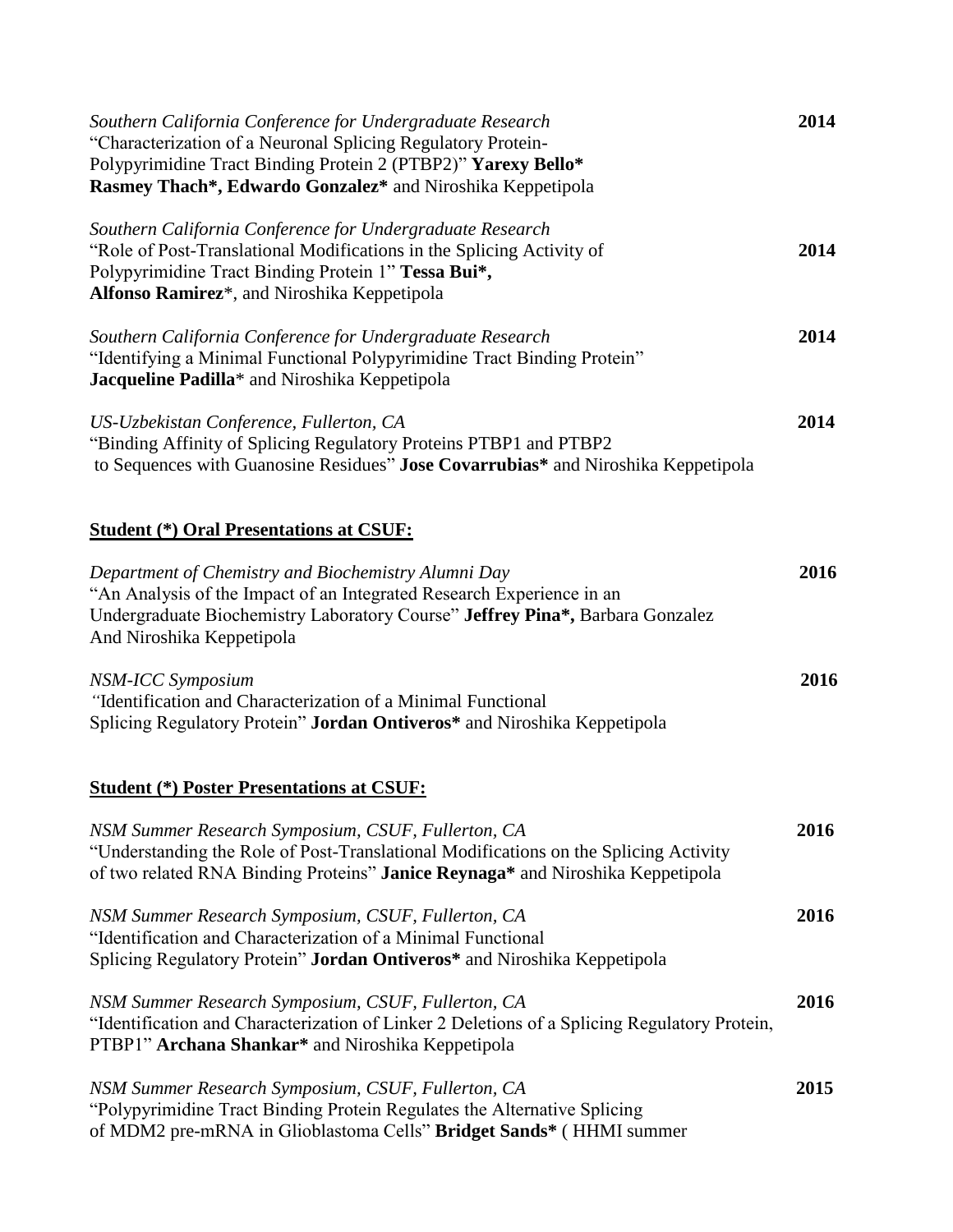research student) and Niroshika Keppetipola

| Department of Chemistry and Biochemistry Alumni Day<br>Role of Post-Translational Modifications in the Splicing Activity of<br>Polypyrimidine Tract Binding Protein 1" Alfonso Ramirez*,<br>Tessa Bui* and Niroshika Keppetipola             | 2015             |
|----------------------------------------------------------------------------------------------------------------------------------------------------------------------------------------------------------------------------------------------|------------------|
| <b>Student Creative Activities and Research Day Spring 2015</b><br>"Understanding Analysis of Non-Covalent Protein-Ligand Interactions<br>Using Isothermal Titration Calorimetry" Stephanie Suon*, Eric Adams,<br>and Niroshika Keppetipola  | 2015             |
| <b>Student Creative Activities and Research Day Spring 2015</b><br>Role of Post-Translational Modifications in the Splicing Activity of<br>Polypyrimidine Tract Binding Protein 1" Alfonso Ramirez*,<br>Tessa Bui* and Niroshika Keppetipola | 2015             |
| NSM Summer Research Symposium, CSUF, Fullerton, CA<br>"Identification and Characterization of a Minimal Functional<br>Splicing Regulatory Protein" Jacqueline Padilla* and Niroshika Keppetipola                                             | 2014             |
| Chemistry and Biochemistry Research Poster session, CSUF, Fullerton, CA                                                                                                                                                                      | Spring 2016      |
| "Identification and Characterization of an NES Activity within Polypyrimidine<br>Tract Binding Protein 1" Jazlyn Lum*, and Niroshika Keppetipola                                                                                             |                  |
| "Exploring the Kinetic and Inhibitory Properties of West Nile Virus<br>NS2B-NS3 Protease" Jennifer Chau*, Nicholas Salzameda and Niroshika Keppetipola                                                                                       |                  |
| "Ubiquitination and its Role in PTBP1 Splicing Activity"<br>Kelly Anlevo* and Niroshika Keppetipola                                                                                                                                          |                  |
| The Purification and Characterization of the West Nile Virus NS2B-NS3 Protease<br>Matt Harding*, Eric Adams, Nicholas Salzameda and Niroshika Keppetipola                                                                                    |                  |
| Chemistry and Biochemistry Research Poster session, CSUF, Fullerton, CA                                                                                                                                                                      | <b>Fall 2015</b> |
| "Role of Post-Translational Modifications in the RNA Binding Domain 2 of<br>The Polypyrimidine Tract Binding Protein" Justin Doan*, Tessa Bui*, and<br>Niroshika Keppetipola                                                                 |                  |
| "An Analysis of the Impact of an Integrated Research Experience in an<br>Undergraduate Biochemistry Laboratory Course" Jeffrey Pina*, Barbara Gonzalez<br>And Niroshika Keppetipola                                                          |                  |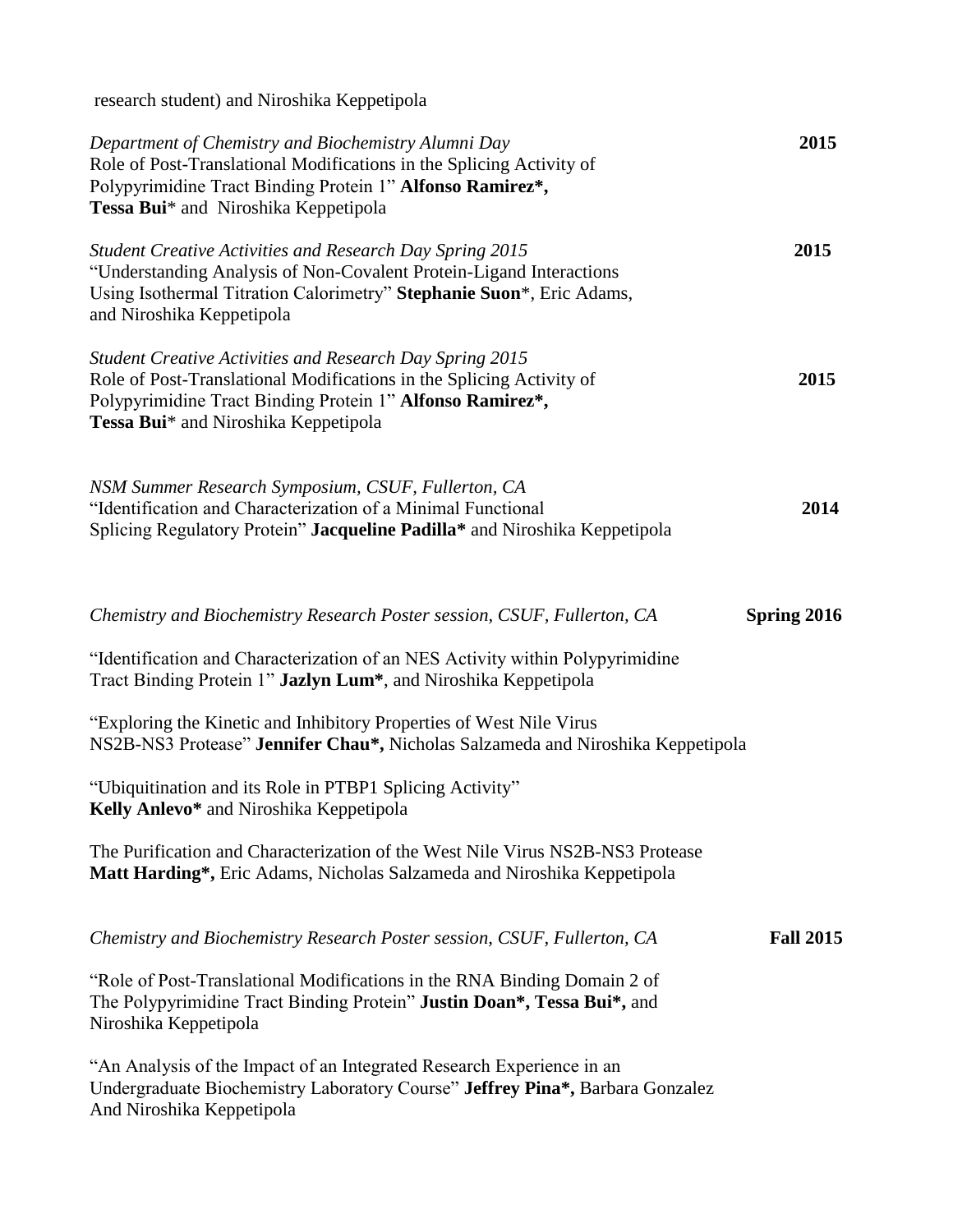| Chemistry and Biochemistry Research Poster session, CSUF, Fullerton, CA                                                                                                                      | Spring 2015        |
|----------------------------------------------------------------------------------------------------------------------------------------------------------------------------------------------|--------------------|
| "Understanding Analysis of Non-covalent Protein-Ligand Interactions"<br>Using Isothermal Titration Calorimetry" Stephanie Suon*, Eric Adams,<br>and Niroshika Keppetipola                    |                    |
| "Post-translational Modifications of Polypyrimidine Tract Binding Protein"<br>Sarita Vashishtha <sup>*</sup> and Niroshika Keppetipola                                                       |                    |
| Chemistry and Biochemistry Research Poster session, CSUF, Fullerton, CA                                                                                                                      | <b>Spring 2014</b> |
| "Characterization of the Splicing Regulatory Properties of Polypyrimidine Tract<br>Binding Protein 2" James Peek*, Edwardo Gonzalez*, Tessa Bui*, Rasmey Thach* and<br>Niroshika Keppetipola |                    |
| "Determining Binding Affinity of Splicing Regulatory Protein PTBP1 to                                                                                                                        |                    |

Sequences with Guanosine Rich triplets" **Jose Covarrubias\*, Arya Moshrefi\*,** Areum Han, and Niroshika Keppetipola

"Post-translational Modifications of an Alternative Splicing Regulatory Protein" **Alfonso Ramirez\*** and Niroshika Keppetipola

### **Teaching Experience:**

*Californai State University at Fullerton, Fulleton, CA* **Assistant Professor - Fall 2013 – Present**

- Teaching Biological Chemistry (CHEM421- Fall 2013, Spring 2014, Summer 2016)
- General Biochemistry Laboratory (CHEM422 Fall 2013, Spring 2014, Fall 2014, Spring 2015, Spring 2016). *Integrated Research into the curriculum and conducted research based experiments during the 2nd half of the course in Fall 2013, Fall 2014, Spring 2015 and Spring 2016). An assessment was conducted in Spring 2015 with Professor Barbara Gonzalez (Dept. of Chemistry and Biochemistry) and undergraduate Jeffery Pina (Dept. of Chemistry and Biochemistry), to measure the outcome of the practice on student skills including the ability to develop hypotheses, analyze data and critical thinking skills. Preliminary data suggest that students engaged in research-based learning perform better in developing hypotheses and demonstrate higher critical thinking skills compared to peers not exposed to the practice.*
- General Biochemistry Part 1 (CHEM423A- Fall 2014, Fall 2015, Spring 2016, Fall 2016)

• Nucleic Acid Biochemistry (CHEM542 – Fall 2014)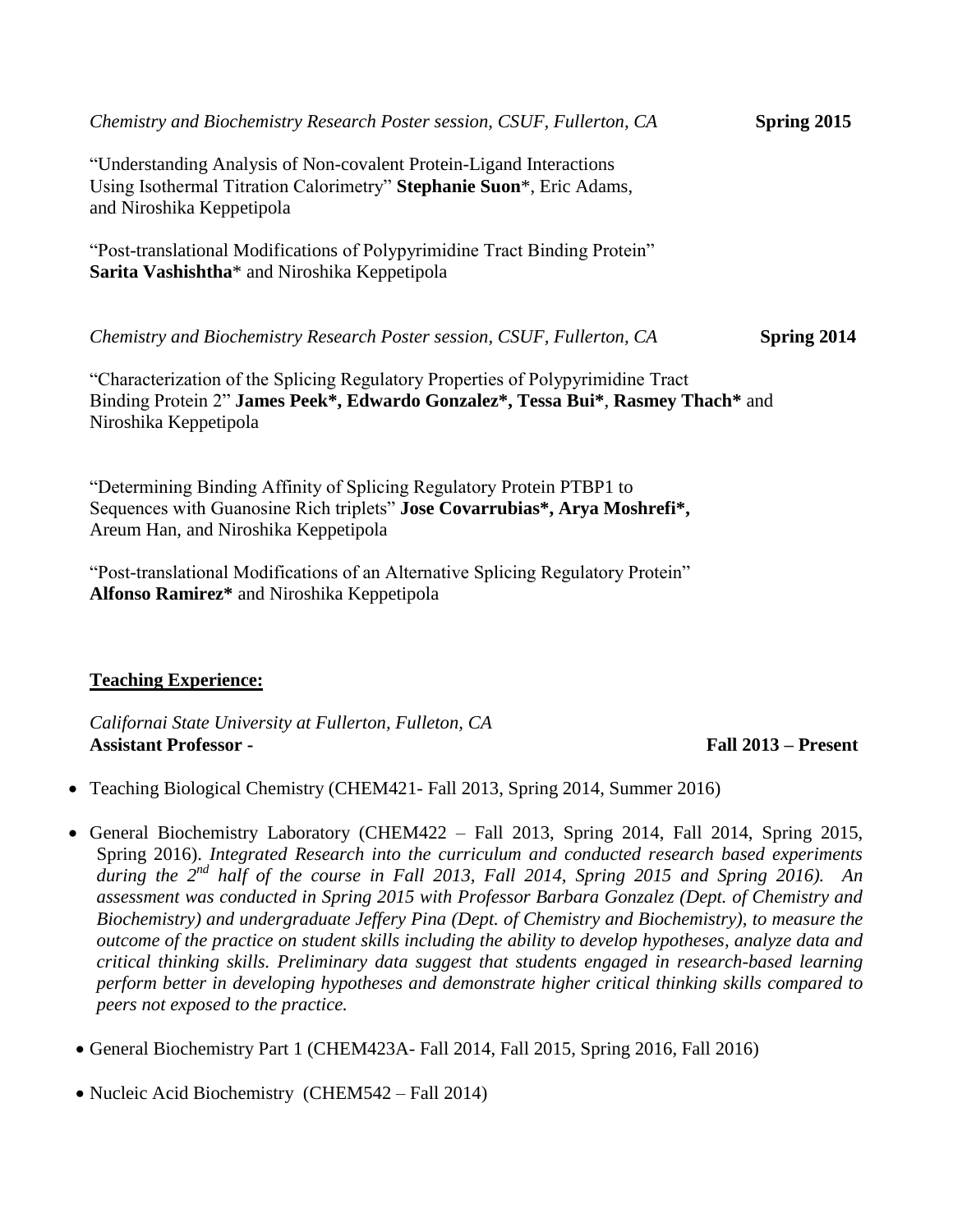| University of California Los Angeles, Los Angeles, CA<br><b>Instructor, Spring 2013</b><br>Taught Introduction to Molecular Biology (LS3) to<br>undergraduate students                                                                                                                                                          | Spring 2013      |
|---------------------------------------------------------------------------------------------------------------------------------------------------------------------------------------------------------------------------------------------------------------------------------------------------------------------------------|------------------|
| <b>Guest Lecturer</b><br>Taught Cell Biology of Nucleus (MIMG 132) to undergraduate<br>students                                                                                                                                                                                                                                 | Spring 2012      |
| <b>Teaching Assistant</b><br>$\bullet$<br>Bioscience Postdoc Educational Leadership Program. Teaching assistant<br>for graduate level courses M252A and M252B- Molecular Mechanisms<br>of Human Diseases. Conducted power point presentations to review lecture<br>material, discussed problem sets and conducted office hours. | <b>Fall 2011</b> |
| <b>Postdoctoral Student Mentor</b><br>$\bullet$<br>Mentored undergraduate Adrian L. Hernandez in the CARE<br>scholars program (2011-2013). He received the best senior thesis award<br>Mentored undergraduate summer student Jason Schmitt (2010) in the<br>Howard Hughes Medical Institute exrop program                       | $2010 - 2013$    |

#### *University of Colombo, Colombo, Sri Lanka* **2002**

### **Assistant Lecturer,**  Undergraduate analytical, organic, elementary chemistry labs and masters level analytical chemistry lab. Supervised and conducted analytical, organic and elementary chemistry labs – designed and assisted students with laboratory practicals and discussed principles underlying the experiments. Supervised and managed the duties of teaching assistants. Briefly summarized / discussed topics covered in the lecture in more detail. Office hours were conducted weekly. Problem sets were worked out and solved with the students during tutorial hours. Masters level analytical chemistry lab- assisted students with laboratory practicals.

#### **Workshops**

| Experimental Biology Conference, San Diego, CA                                    | 2016 |
|-----------------------------------------------------------------------------------|------|
| "Advancing Teaching and Learning in the Biochemistry/Molecular Biology Classroom" |      |
|                                                                                   |      |
| CSUF-Funding My Research Workshop-selected participant*                           | 2015 |
|                                                                                   |      |
| SanFrancisco State University, San Francisco, CA                                  | 2014 |
| "Designing Scientific Teaching tools for BMB education"                           |      |
| Sponsored by ASBMB                                                                |      |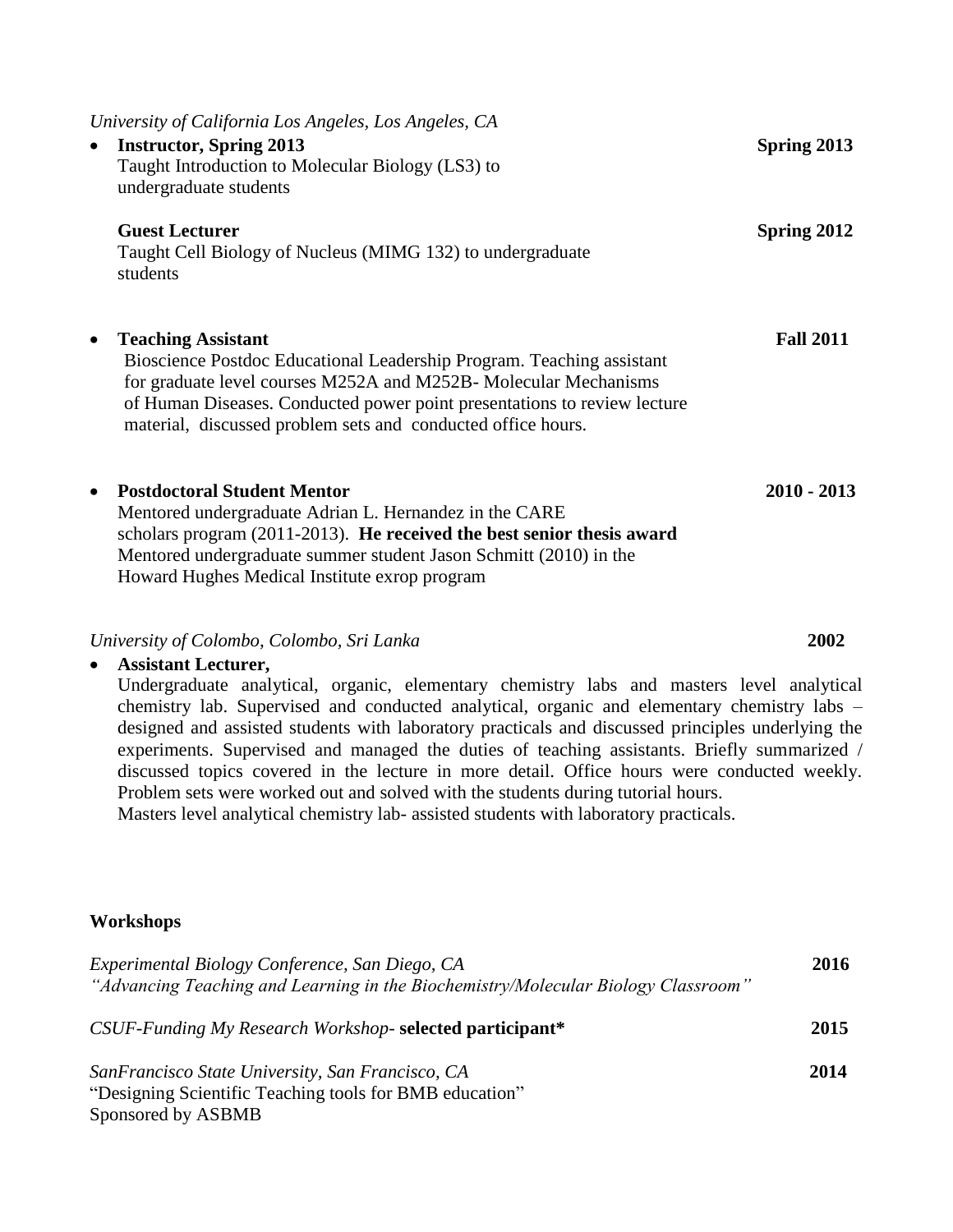| Arlington, VA<br><b>ASBMB Grant Writing Workshop for New and Early</b><br>Career Faculty- selected participant* |               | 2013                              |
|-----------------------------------------------------------------------------------------------------------------|---------------|-----------------------------------|
| <b>Service:</b>                                                                                                 |               |                                   |
| <b>Service to the Profession</b>                                                                                |               |                                   |
| Experimental Biology Meeting, San Diego, CA                                                                     |               |                                   |
| <b>Invited Judge</b><br><b>Undergraduate Poster Presentation Competition</b>                                    |               | 2014                              |
| <b>Service to the University</b>                                                                                |               |                                   |
| Member of the Health Professions Research Institute                                                             |               | 2014- present                     |
| <b>Service to the College</b>                                                                                   |               |                                   |
| Research lab tours for STEM <sup>2</sup> Transfer Preview Day<br>Research lab tours for the SUCCESS progr       |               | 2014<br>2014, 2015                |
| Participate in NSM Summer Research Symposia                                                                     |               | $2014$ - to date                  |
| Participate in NSM Awards Banquets                                                                              |               | $2014$ - to date                  |
| <b>Service to the Department</b>                                                                                |               |                                   |
| New Faculty (Biochemistry) Search Committee<br>Participate in part-time faculty hiring                          |               | 2016<br>2016                      |
| New student orientation                                                                                         |               | <b>Summer 2015</b>                |
| Participate in evaluating part-time faculty                                                                     |               | 2015-2016                         |
| Member of Department Social Committee                                                                           |               | 2013-2014                         |
| Member of Department Graduate Committee                                                                         |               | $2015$ -present                   |
| Member of Department Alumni Committee<br>Academic advising                                                      |               | $2014$ - present<br>2013- present |
| Participate in new faculty searches                                                                             |               | 2014-present                      |
| Participate in department meetings and seminars                                                                 |               | 2013- present                     |
| <b>Professional Memberships</b>                                                                                 |               |                                   |
| American Society for Biochemistry and Molecular Biology                                                         |               | <b>Member 2013-2016</b>           |
| <b>RNA</b> Society                                                                                              |               | <b>Member 2010-2016</b>           |
| <b>CSUF Research Students</b>                                                                                   |               |                                   |
| <b>Fall 2013</b>                                                                                                | <b>Status</b> |                                   |
| Juan Lopez                                                                                                      | volunteer     |                                   |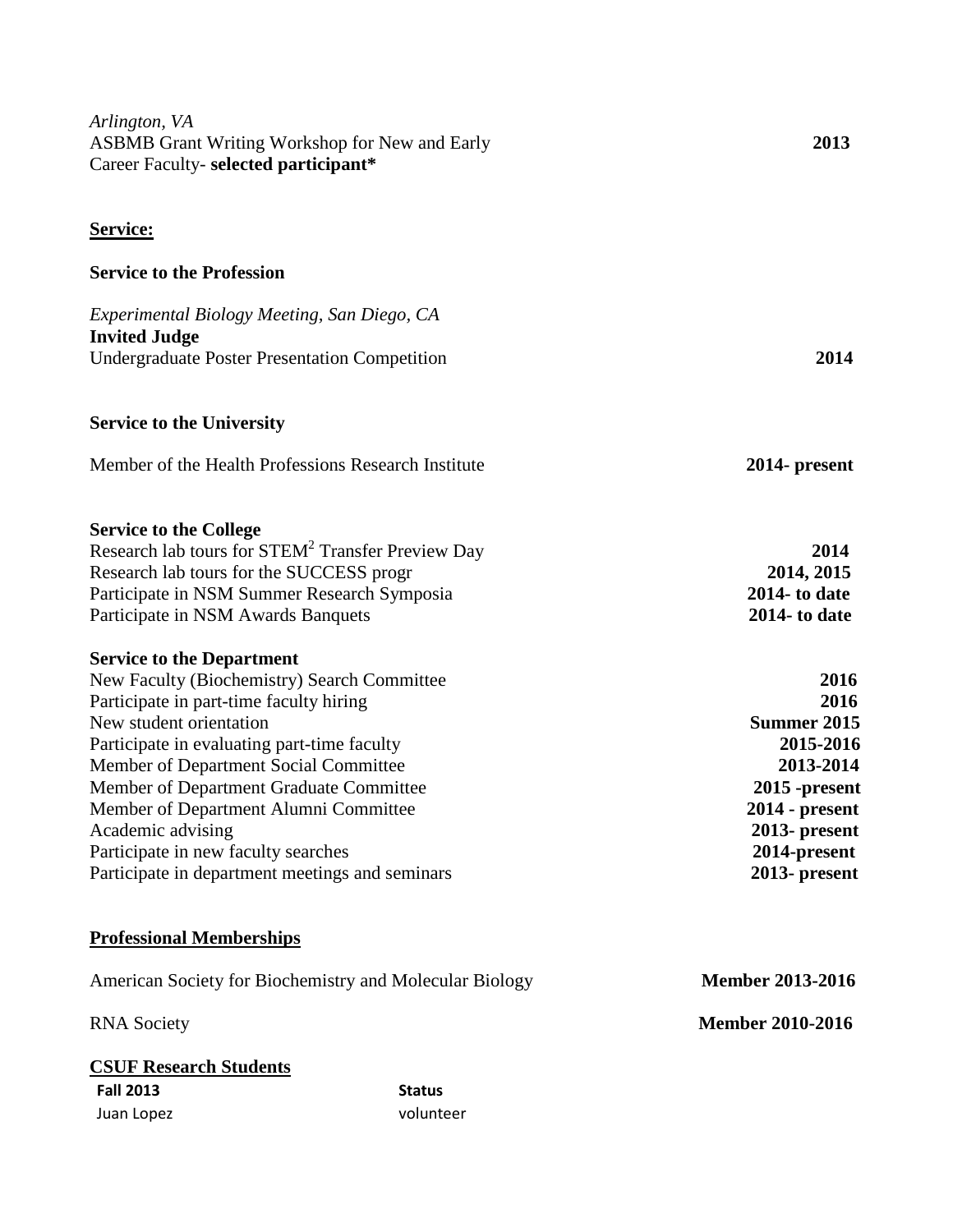| Julie Armada             | volunteer        |
|--------------------------|------------------|
| Arya Moshreffi           | volunteer        |
|                          |                  |
| Spring 2014              |                  |
| Arya Moshreffi           | <b>BIO499L</b>   |
| Yarexy Bello             | <b>BIO499L</b>   |
| Tessa Bui                | CHEM295          |
| Edwardo Gonzalez         | CHEM295          |
| Patricia Razafimbriani   | volunteer        |
| Jaquelie Padilla         | volunteer        |
| James Peek               | CHEM495 -ex. Ed  |
| Jose Covarrubias         | CHEM495 - ex. Ed |
| Rasmey Thach             | volunteer        |
|                          |                  |
| <b>Fall 2014</b>         |                  |
| <b>Yarexy Bello</b>      | <b>BIO499L</b>   |
| Tessa Bui                | CHEM495          |
| <b>Edwardo Gonzalez</b>  | volunteer        |
| Stephanie Suon           | CHEM495          |
| Sarita Vashishtha Sharma | CHEM499          |
| Jacqueline Padilla       | CHEM495          |

#### **Spring 2015**

| Jacqueline Padilla       | CHEM495                   |
|--------------------------|---------------------------|
| Thu Bui                  | CHEM495                   |
| <b>Stephanie Suon</b>    | CHEm495                   |
| Jazlyn Lum               | CHEM395                   |
| Kelly Anlevo             | CHEM495                   |
| <b>Matt Harding</b>      | CHEM495                   |
| Jennifer Chau            | CHEM495                   |
| Edwardo Gonzalez         | volunteer                 |
| Rasmey Thach             | volunteer                 |
| <b>Alfonso Ramirez</b>   | CHEM599                   |
| Giovanna Cano            | CHEM295                   |
| Monique Garcia           | volunteer                 |
| Alexander Hobby          | CHEM295                   |
| <b>Andrew Grigg</b>      | <b>RCP</b>                |
| Michael Ngo              | <b>RCP</b>                |
| Eric Adams,              | <b>Research Assistant</b> |
| Sarita Vashishtha Sharma | CHEM499                   |
| Yarexy Bello             | Volunteer                 |
| <b>Billy Peng</b>        | Volunteer                 |
|                          |                           |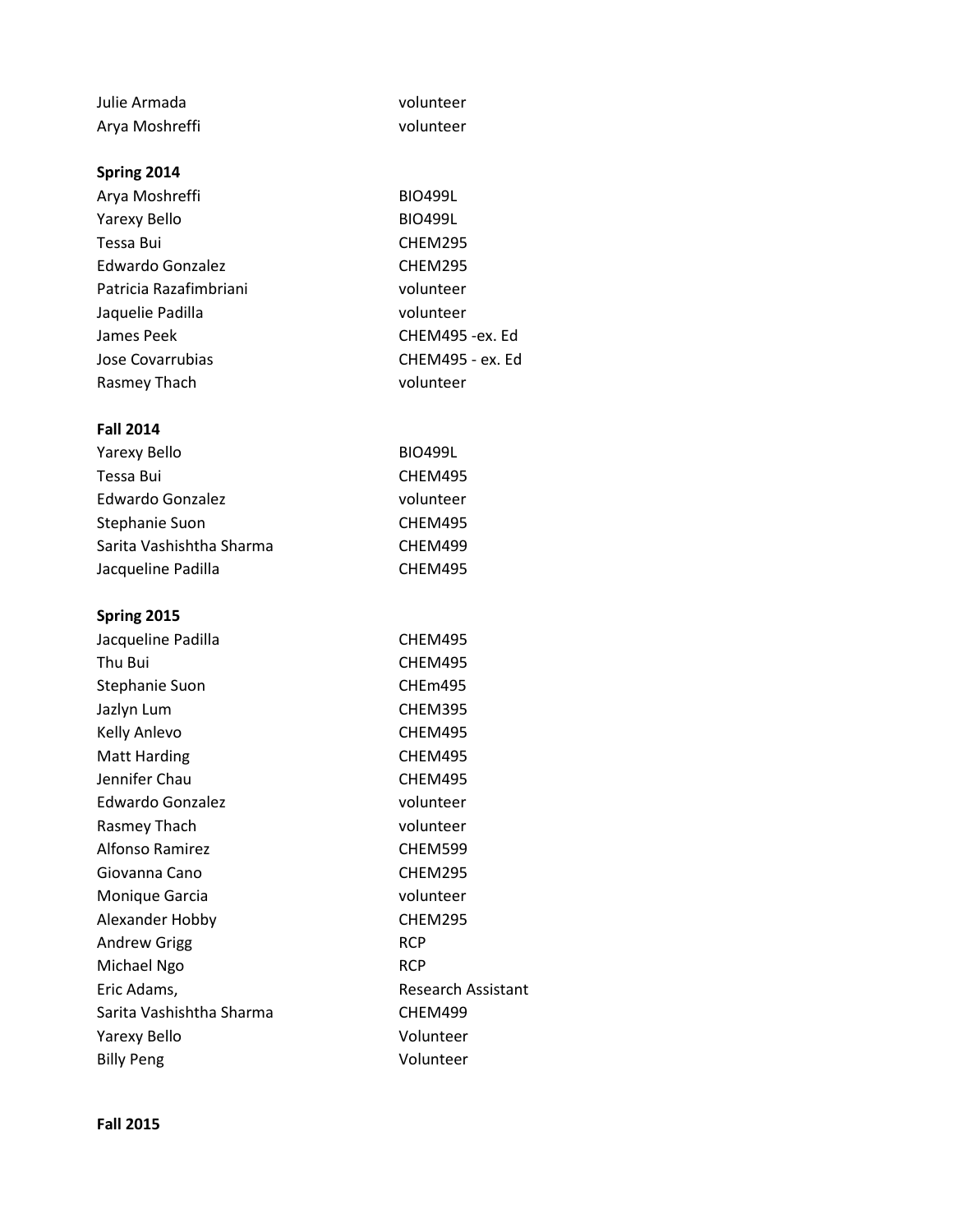| Jeffrey Pina        | CHEM495            |
|---------------------|--------------------|
| Justin Doan         | CHEM495            |
| Thu Bui             | CHEM495            |
| Stephanie Suon      | CHEM495            |
| Jazlyn Lum          | CHEM495            |
| Kelly Anlevo        | CHEM495            |
| <b>Matt Harding</b> | CHEM495            |
| Jennifer Chau       | CHEM495            |
| Edwardo Gonzalez    | CHEM495            |
| Rasmey Thach        | volunteer          |
| Alfonso Ramirez     | CHEM599            |
| <b>Andrew Grigg</b> | <b>RCP</b>         |
| Michael Ngo         | <b>RCP</b>         |
| Eric Adams,         | Research Assistant |
| <b>Yarexy Bello</b> | Volunteer          |
| Jordan Ontiveros    | CHEM395, MARC      |
| Archana Shankar     | volunteer          |
|                     |                    |

### **Spring 2016**

| Edwardo Gonzalez    | CHEM495        |
|---------------------|----------------|
| Justin Doan         | CHEM495        |
| Jeffrey Pina        | CHEM495        |
| Jennifer Chau       | CHEM495        |
| Jazlyn Lum          | CHEM495        |
| Kelly Anlevo        | CHEM499        |
| <b>Matt Harding</b> | CHEM495        |
| Jordan Ontiveros    | CHEM495, MARC  |
| Archana Shankar     | <b>BIO499L</b> |
| Catherine Escobedoe | volunteer      |
| Enoch Kim           | CHEM295        |
| Alfonso Ramirez     | CHEM599        |

### **Fall 2016**

| Jeffrey Pina            | CHEM599                       |
|-------------------------|-------------------------------|
| Alfonso Ramirez         | CHEM599                       |
| Joe Amos                | CHEM495                       |
| Archana Shankar         | BIO499L, BSCR Scholar         |
| Enoch Kim               | volunteer                     |
| Collin Marshall         | <b>CHEM495 HHMI Associate</b> |
| <b>Robert Ontiveros</b> | CHEM495, MARC                 |
| Janice Reynaga          | CHEM 395, MARC                |
| Stephen Gonzalez        | CHEM495, RCP                  |
| <b>Edwardo Gonzalez</b> | CHEM495                       |